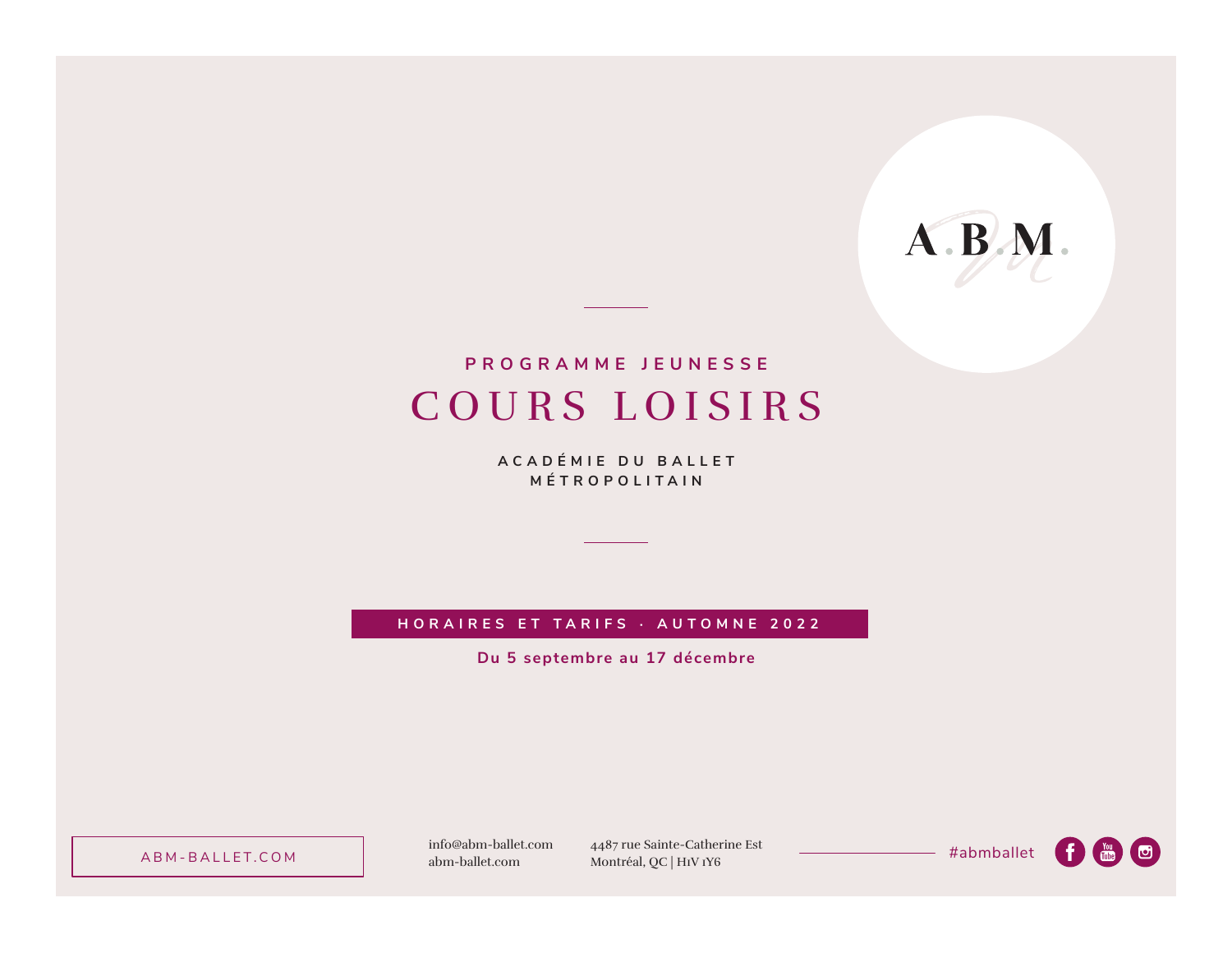| LUNDI                                                              | MARDI | MERCREDI | JEUDI | VENDREDI | SAMEDI                                                                    | DIMANCHE |
|--------------------------------------------------------------------|-------|----------|-------|----------|---------------------------------------------------------------------------|----------|
|                                                                    |       |          |       |          | <b>INITIATION 1</b><br>9h45-10h30<br>- Studio $A -$                       |          |
|                                                                    |       |          |       |          | <b>INITIATION 2</b><br>$11h00 - 11h45$<br>- Studio A - $\,$               |          |
|                                                                    |       |          |       |          | PRÉ-BALLET 1<br>12h00-13h00<br>- Studio A - $\,$                          |          |
|                                                                    |       |          |       |          | PRÉ-BALLET 2<br>13h15-14h15<br>- Studio A - $\,$                          |          |
|                                                                    |       |          |       |          | Enfants   JAZZ-<br><b>CONTEMPORAIN</b><br>14h30-15h30<br>$-$ Studio B $-$ |          |
| Ados   JAZZ-<br><b>CONTEMPORAIN</b><br>17h45-19h00<br>- Studio B - |       |          |       |          |                                                                           |          |
|                                                                    |       |          |       |          |                                                                           |          |

**PETITE ENFANCE ENFANTS ET ADO**